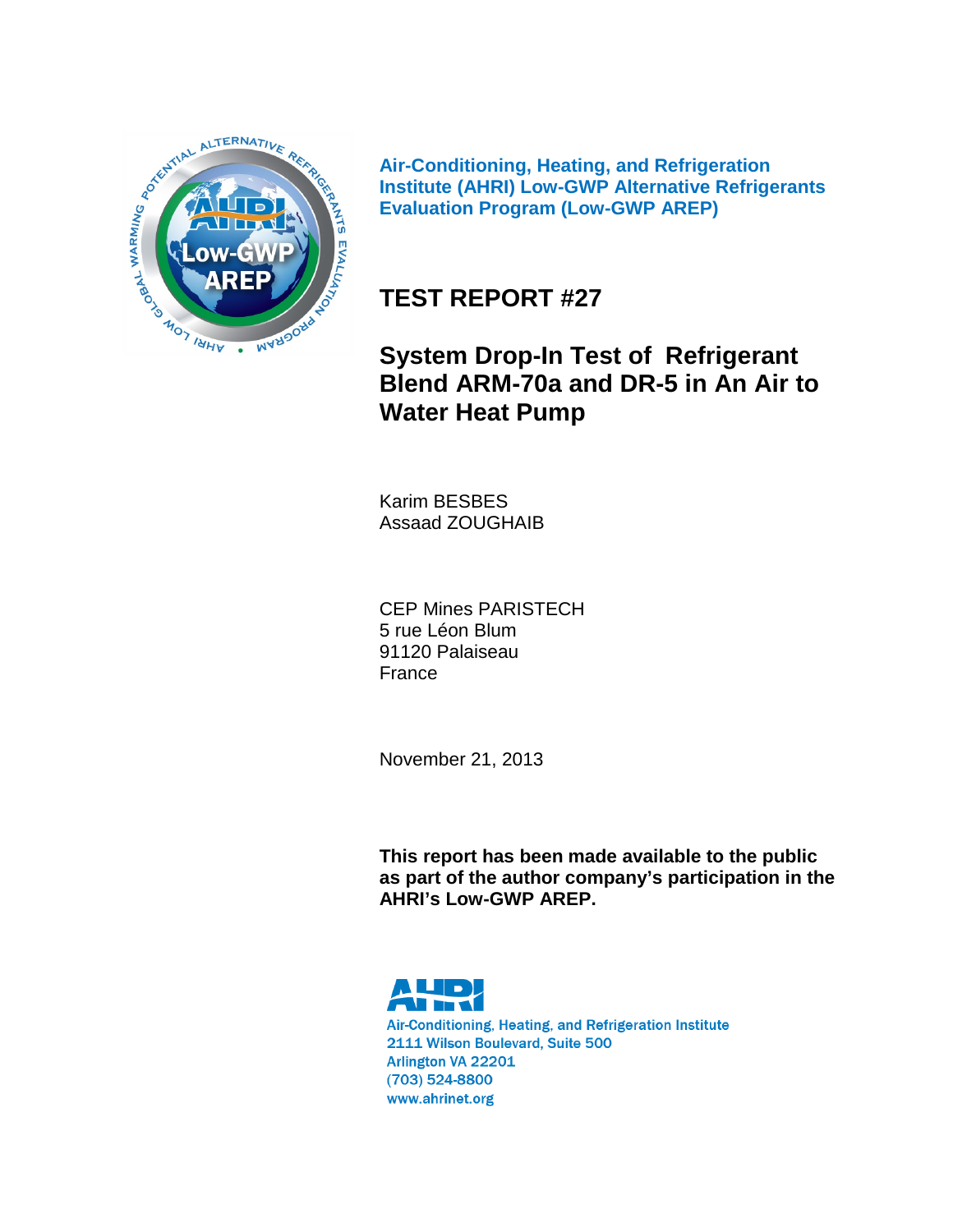List of Tested Refrigerants' Compositions (Mass%)

| l ARM-70a | $R-32/R-134a/R-1234yf(50/10/40)$ |
|-----------|----------------------------------|
| DR-5      | R-32/R-1234yf (72.5/27.5)        |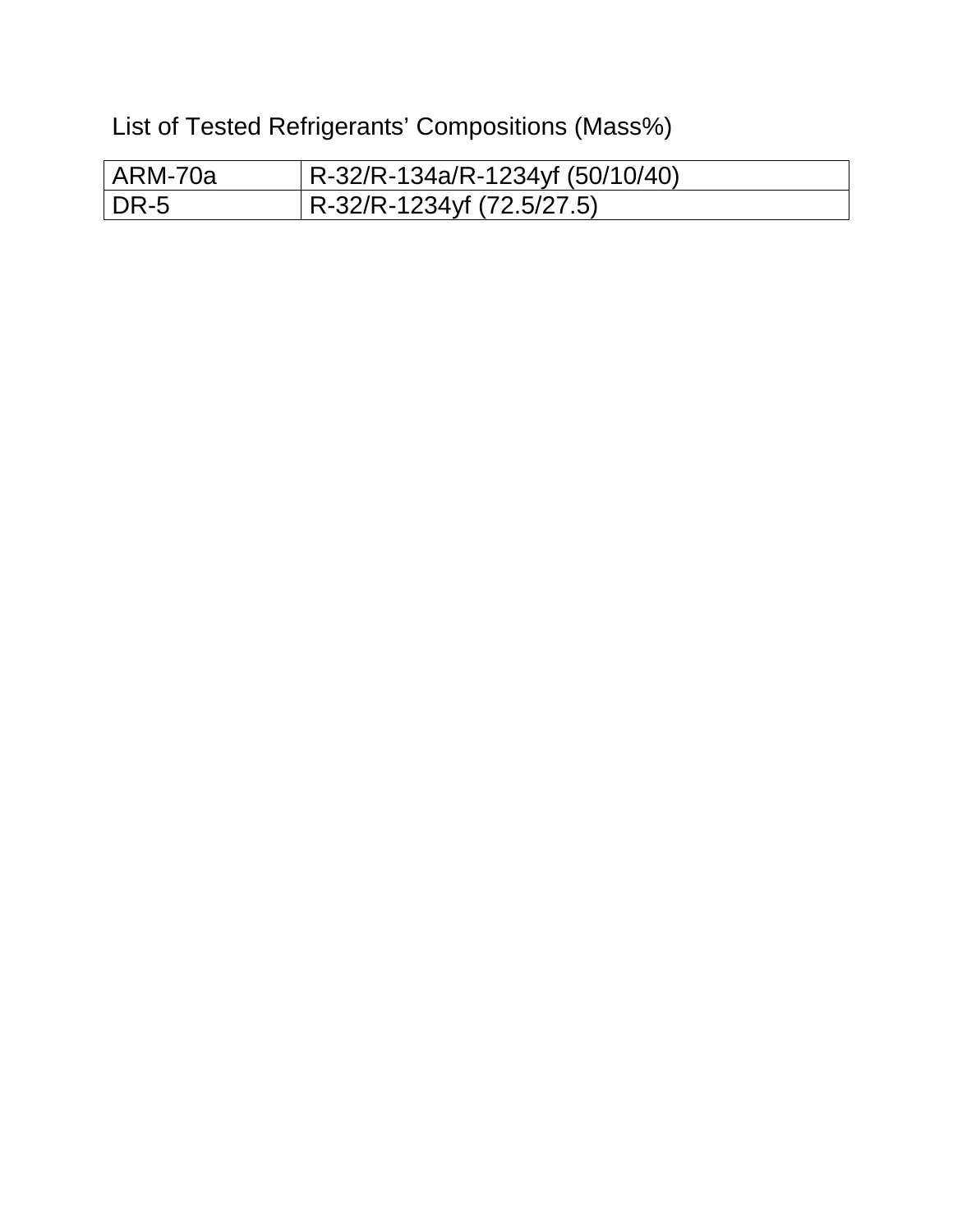1. Introduction:

The present report describes the low GWP blends, ARM-70a and DR5, drop in tests realized in an air to water heat pump. The tested heat pump is sold charged with R-410A blend.

Tests are first realized with the heat pump as bought following the AHRI551/591-2011 standard conditions. These tests are considered as reference for the comparison with the drop in tests.

- 2. Details of Test Setup:
	- a. Description of System

The tested equipment is an air to water heat pump that has the following characteristics:

- Brand: AERMEC
- Model: ANL020H
- Nominal heating capacity 6.26 kW (@7°C DB air temp. and 75% RH and inlet water temperature of 35°C)
- Baseline refrigerant R-410A
- Refrigerant charge 1500 g
- b. Description of Modifications to System

The drop in tests were conducted without any change to the equipment. For each tested low GWP blend, tests are repeated for three different refrigerant charges.

c. Description of Tests Conducted

Tests are conducted following the AHRI 551/591-2011 standard. Heat pump is tested at full capacity for the following conditions:

- TC1: Air DB temperature -8°C, -9°C WB and water inlet/outlet temperature to the heat pump of  $35^{\circ}C/40^{\circ}C$ ;
- TC2: Air DB temperature  $8^{\circ}$ C,  $6^{\circ}$ C WB and water inlet/outlet temperature to the heat pump of  $35^{\circ}C/40^{\circ}C$ ;
- TC3: Air DB temperature 8°C, 6°C WB and water inlet/outlet temperature to the heat pump of  $45^{\circ}C/50^{\circ}C$ ;

The experimental set up is presented in the figure 1 below.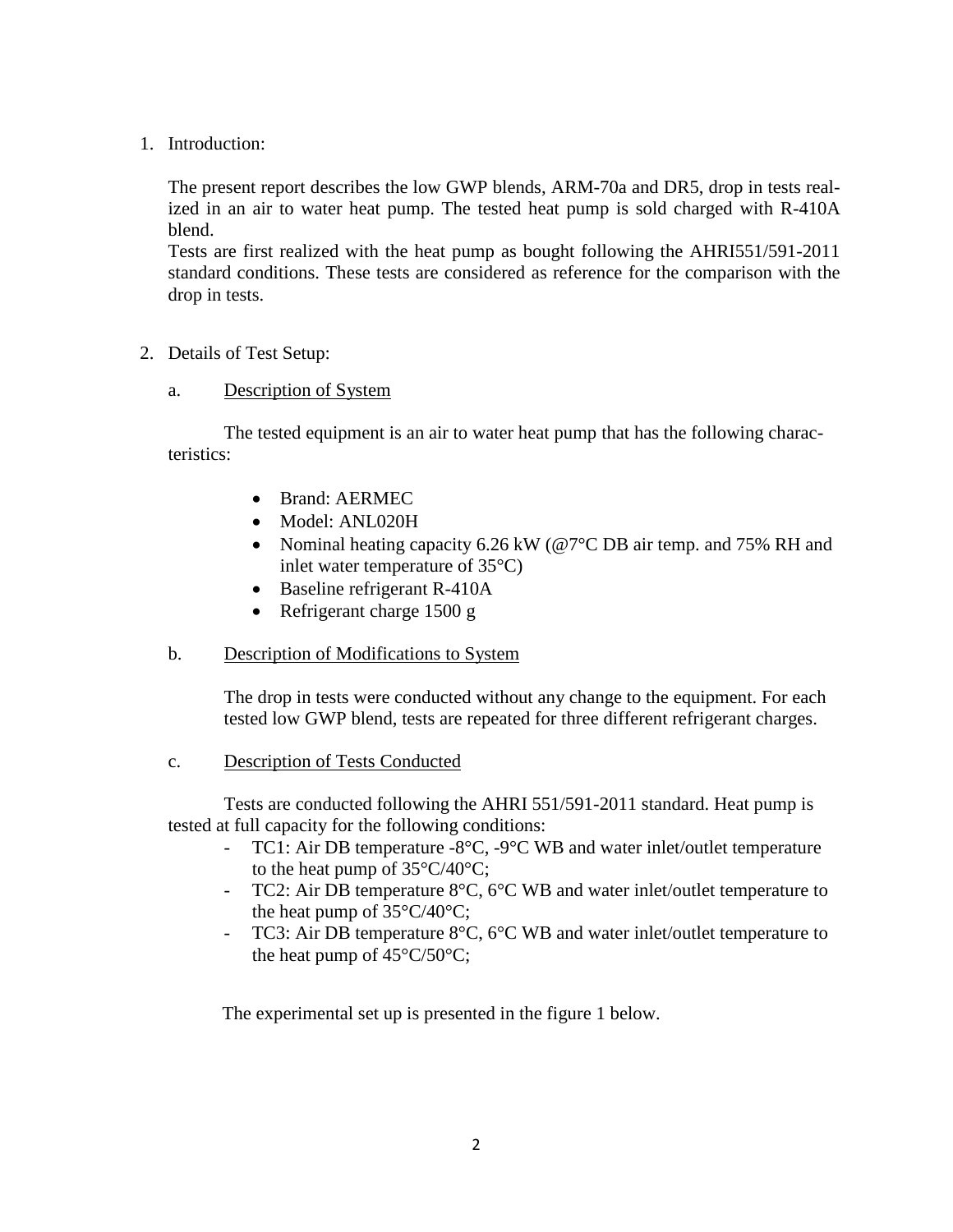

Figure 1 – Experimental set up for the air to water heat pump characterization

It is composed of a climatic chamber simulating the outside ambient conditions and a water loop simulating the heating load.

The climatic chamber has an ultra sound humidifier permitting to control air humidity and a cooling and heating device for controlling temperature. Air temperature is measured at 2 positions in the climatic chamber using PT100 temperature sensors with an accuracy of  $\pm 0.05^{\circ}$ C and relative humidity is measured with an accuracy of  $\pm 1\%$ .

The water loop is equipped with:

- A first cooling section;
- A water capacity of 200 l simulating the thermal inertia of hydronic systems in case of partial load tests;
- A second cooling section needed for high capacity heat pumps;
- And a heating device permitting a fine control of water return temperature to the heat pump.

Inlet and outlet temperatures of water at the condenser of the heat pump are measured using intrusive PT100 sensors with an accuracy of  $\pm 0.05^{\circ}$ C. Water mass flow rate through the condenser is measured using an electromagnetic mass flow meter with an accuracy of  $\pm 1\%$ .

Heating capacity of the heat pump is then derived at full load operation and after reaching the steady state condition. In case of defrost cycles, heat capacity is evaluated only out of the defrost periods as shown in the equation below.

$$
(q_{cd})_{avg} = \frac{1}{\tau_2 - \tau_1} \int_{\tau_1}^{\tau_2} q_{cd} \cdot \delta_{\tau} = \frac{1}{\tau_2 - \tau_1} \sum_{i=1}^{n} (q_{cd})_i \cdot \Delta \tau_i
$$

Where:

q : heat produced out of the defrost period

 $\tau_1$ : cycle starting time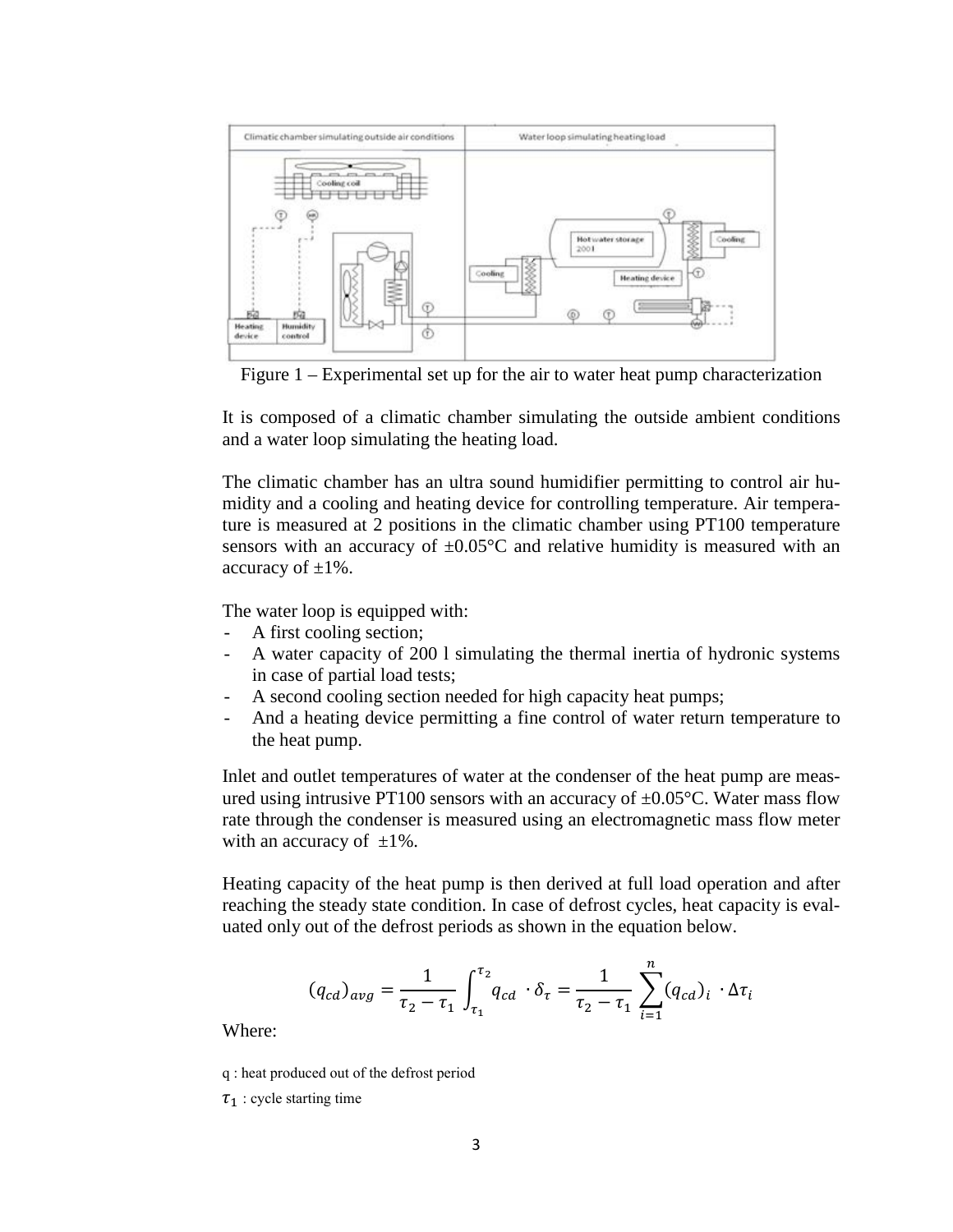$\tau_2$  : cycle final time  $\delta_{\tau}$ : Integration variable

 $\Delta_{\tau_i}$  : data acquisition time span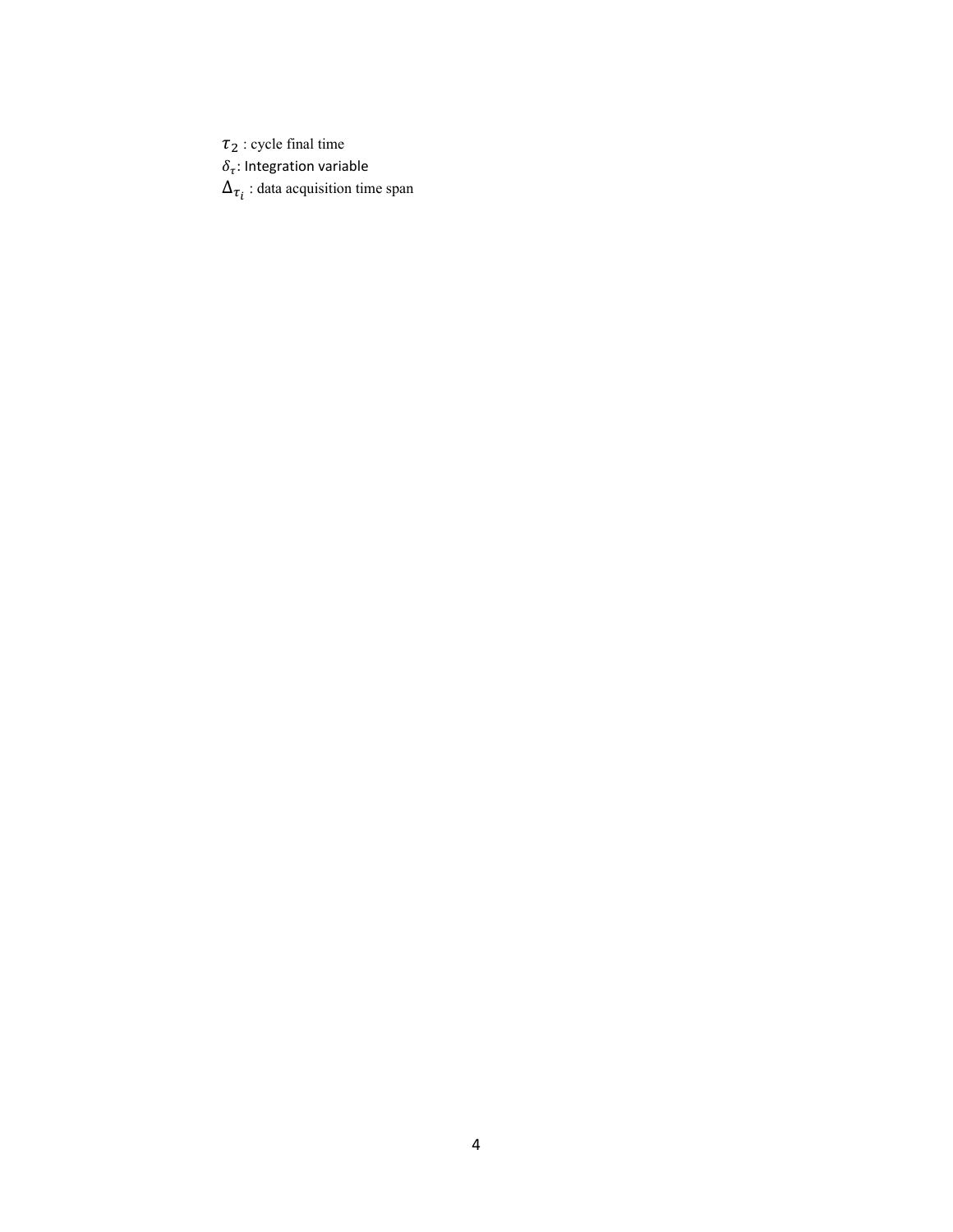| <b>Basic Information</b>                     | Here we have the results of the three test conditions {TC1,<br>TC2, TC3} with the baseline refrigerant |  |  |  |  |  |  |
|----------------------------------------------|--------------------------------------------------------------------------------------------------------|--|--|--|--|--|--|
| Alternative Refrigerant                      | <b>R-410A</b>                                                                                          |  |  |  |  |  |  |
| Alternative Lubricant Type and ISO Viscosity | POE synthetic oil Emkarate RL 32 3MAF                                                                  |  |  |  |  |  |  |
| Baseline Refrigerant and Lubricant           | $R410a - 1/n/a$                                                                                        |  |  |  |  |  |  |
| Nominal Capacity and Type of System          | 5.67 kW cooling $/$ 6.26 kW heating $(1.61$ tons $/1.78$ tons)                                         |  |  |  |  |  |  |

| <b>Comparison Data</b>          |                               | TC <sub>2</sub><br>TC3<br><b>SI Units</b><br>TC1<br>TC3<br>TC1<br>TC <sub>2</sub> |        |       |       |               |        | <b>IP Units</b> |        |                |
|---------------------------------|-------------------------------|-----------------------------------------------------------------------------------|--------|-------|-------|---------------|--------|-----------------|--------|----------------|
| Mode (Heating/Cooling)          |                               | Heating                                                                           |        |       |       |               |        |                 |        |                |
| Compressor Type                 | scroll compressor             |                                                                                   |        |       |       |               |        |                 |        |                |
| Refrigerant Charge              |                               |                                                                                   | 1.50   |       |       | kg            |        | 3.31            |        | 1 <sub>b</sub> |
| Composition                     |                               |                                                                                   |        |       |       |               |        |                 |        |                |
| Ambient                         | Outdoor                       | db                                                                                | $-8.6$ | 7.5   | 7.5   | $\mathcal{C}$ | 18.3   | 45.3            | 45.5   | F              |
| Temps.                          |                               | wb                                                                                | $-9.9$ | 5.5   | 5.5   | $\mathcal{C}$ | 16.2   | 41.9            | 41.9   | $\mathbf{F}$   |
| Ambient                         | Outdoor                       | db                                                                                | $-7.6$ | 7.4   | 7.5   | $\mathcal{C}$ | 16.5   | 45.5            | 45.5   | $\mathbf{F}$   |
| Temps.                          |                               | wh                                                                                | $-8.8$ | 5.5   | 5.5   | $\mathcal{C}$ | 14.2   | 41.9            | 41.9   | $\mathbf{F}$   |
| <b>Heated Water</b>             | Indoor                        |                                                                                   | 35.2   | 34.9  | 45.0  | $\mathsf{C}$  | 95.4   | 94.8            | 113    | $\mathbf{F}$   |
|                                 | Outdoor                       |                                                                                   | 37.4   | 39.9  | 49.7  | $\mathcal{C}$ | 99.3   | 104             | 121    | $\mathbf{F}$   |
| <b>Total Capacity</b>           |                               |                                                                                   | 4,041  | 6,397 | 5,909 | W             | 13,788 | 21,827          | 20,162 | Btu/hr         |
| Sensible Capacity               |                               |                                                                                   | n/a    | n/a   | n/a   | W             | n/a    | n/a             | n/a    | Btu/hr         |
| <b>Total System Power Input</b> |                               |                                                                                   | 1,943  | 2,063 | 2,484 | W             | 1,943  | 2,063           | 2,484  | W              |
|                                 | <b>Compressor Power Input</b> |                                                                                   |        | 1,753 | 2,165 | W             | 1,631  | 1,753           | 2,165  | W              |
| COP or EER $(total)^1$          |                               |                                                                                   | 2.08   | 3.10  | 2.38  | W/W           | 7.10   | 10.6            | 8.12   | Btu/W.hr       |
| COP or EER (Compressor only)    |                               |                                                                                   | 2.48   | 3.65  | 2.73  | W/W           | 8.46   | 12.4            | 9.32   | Btu/W.hr       |

| <b>Air/Water Side Data</b> | TC1     | TC <sub>2</sub> | TC3  | <b>SI Units</b> | TC1  | TC <sub>2</sub> | TC3  | <b>IP Units</b> |  |
|----------------------------|---------|-----------------|------|-----------------|------|-----------------|------|-----------------|--|
| Evaporator                 |         |                 |      |                 |      |                 |      |                 |  |
| Heat Exchange Fluid        | Air     |                 |      |                 |      |                 |      |                 |  |
| Flow Rate (gas)            |         | 41.7            |      | $m^2/$ min      |      | 1472            |      | $ft^3/min$      |  |
| <b>Inlet Temperature 1</b> | $-8.60$ | 7.50            | 7.50 | C               | 16.5 | 45.5            | 45.5 | F               |  |
| Inlet Temperature 2        | $-7.60$ | 7.40            | 7.50 | C               | 18.3 | 45.3            | 45.5 | F               |  |
| Condenser                  |         |                 |      |                 |      |                 |      |                 |  |
| Heat Exchange Fluid        | Water   |                 |      |                 |      |                 |      |                 |  |
| Flow Rate (liquid)         |         | 980             |      | L/min           |      | 259             |      | gal/min         |  |
| <b>Inlet Temperature</b>   | 35.2    | 34.9            | 45.0 | C               | 95.4 | 94.8            | 113  | F               |  |
| <b>Outlet Temperature</b>  | 37.4    | 39.9            | 49.7 | C               | 99.3 | 104             | 121  | F               |  |

<span id="page-5-0"></span> $\frac{1}{1}$ Total system COP includes the compressor, the fan and pump electrical power input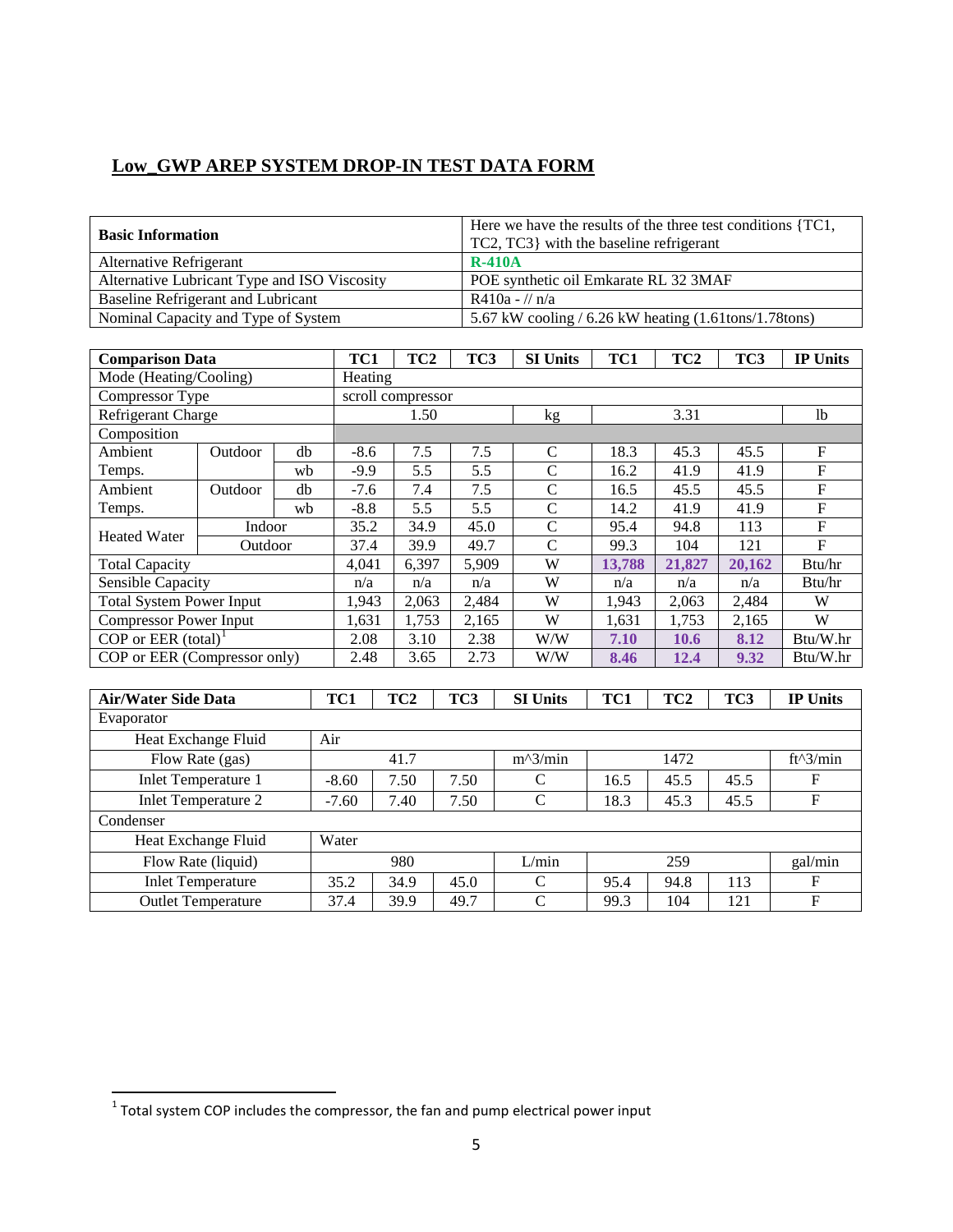| <b>Basic Information</b>                     | Test Condition 1 : Heated water Temps : 35.0°C/95.0°F<br>Ambient Temps: -8.00°C/17.6°F (db) -8.90°C/16°F (wb) |
|----------------------------------------------|---------------------------------------------------------------------------------------------------------------|
| Alternative Refrigerant                      | $ARM-70a$                                                                                                     |
| Alternative Lubricant Type and ISO Viscosity | POE synthetic oil Emkarate RL 32 3MAF                                                                         |
| Baseline Refrigerant and Lubricant           | R-410A - POE synthetic oil Emkarate RL 32 3MAF                                                                |
| Nominal Capacity and Type of System          | 5.67 kW cooling / 6.26 kW heating $(1.61 \text{tons}/1.78 \text{tons})$                                       |

| <b>Comparison Data</b> |                                      |    | <b>Charge</b><br>1 | <b>Charge</b><br>2 | <b>Charge</b><br>3 | <b>SI</b><br><b>Units</b> | <b>Charge 1</b> | <b>Charge 2</b> | <b>Charge</b><br>3 | <b>IP Units</b> |
|------------------------|--------------------------------------|----|--------------------|--------------------|--------------------|---------------------------|-----------------|-----------------|--------------------|-----------------|
|                        | Heating<br>Mode (Heating/Cooling)    |    |                    |                    |                    |                           |                 |                 |                    |                 |
|                        | scroll compressor<br>Compressor Type |    |                    |                    |                    |                           |                 |                 |                    |                 |
| Refrigerant Charge     |                                      |    | 1.35               | 1.50               | 1.65               | Kg                        | 2.97            | 3.31            | 3.63               | 1 <sub>b</sub>  |
| Composition            |                                      |    |                    |                    |                    |                           |                 |                 |                    |                 |
| Ambient                | Outdoor                              | db | $-8.40$            | $-8.60$            | n/a                | $\mathbf C$               | 16.9            | 16.5            | n/a                | F               |
| Temps.                 |                                      | wh | $-9.50$            | $-9.30$            | n/a                | $\mathsf{C}$              | 14.9            | 15.3            | n/a                | F               |
| Ambient                |                                      | db | $-7.10$            | $-8.00$            | $-8.3$             | $\mathcal{C}$             | 19.2            | 17.6            | 17                 | F               |
| Temps.                 | Outdoor                              | wh | $-8.75$            | $-9.00$            | $-9.1$             | $\mathcal{C}$             | 16.2            | 15.8            | 15.6               | F               |
| Heated                 | Inlet                                |    | 35                 | 35.4               | 35.1               | $\mathcal{C}$             | 95              | 95.7            | 95.2               | F               |
| Water                  | Outlet                               |    | 38.3               | 38.7               | 38.4               | $\mathcal{C}$             | 101             | 102             | 101.1              | $\mathbf{F}$    |
| <b>Total Capacity</b>  |                                      |    | 4065               | 4204               | 4176               | W                         | 13870           | 14345           | 14249              | Btu/hr          |
| Sensible Capacity      |                                      |    | n/a                | n/a                | n/a                | W                         | n/a             | n/a             | n/a                | Btu/hr          |
|                        | <b>Total System Power Input</b>      |    | 1907               | 1946               | 2112               | W                         | 1907            | 1946            | 2112               | W               |
|                        | <b>Compressor Power Input</b>        |    | 1585               | 1625               | 1771               | W                         | 1585            | 1625            | 1771               | W               |
| COP or EER (total)     |                                      |    | 2.13               | 2.16               | 1.98               | W/W                       | 7.27            | 7.37            | 6.74               | Btu/W.hr        |
| only)                  | COP or EER (Compressor               |    | 2.56               | 2.59               | 2.36               | W/W                       | 8.74            | 8.84            | 8.04               | Btu/W.hr        |

| <b>Air/Water Side Data</b> | Charge 1                   | Charge<br>2 | <b>Charge</b><br>3 | <b>SI Units</b> | Charge 1 | <b>Charge</b><br>2 | Charge<br>3 | <b>IP Units</b> |  |
|----------------------------|----------------------------|-------------|--------------------|-----------------|----------|--------------------|-------------|-----------------|--|
| Evaporator                 |                            |             |                    |                 |          |                    |             |                 |  |
| Heat Exchange Fluid        | Air                        |             |                    |                 |          |                    |             |                 |  |
| Flow Rate (gas)            | $m^2/$ min<br>1472<br>41.7 |             |                    |                 |          | ft^3/min           |             |                 |  |
| <b>Inlet Temperature 1</b> | $-8.40$                    | $-8.60$     | n/a                | C               | 16.9     | 16.5               | n/a         | F               |  |
| <b>Inlet Temperature 2</b> | $-7.10$                    | $-8.00$     | $-8.3$             | $\mathcal{C}$   | 19.2     | 17.6               | 17          | $\mathbf F$     |  |
| Condenser                  |                            |             |                    |                 |          |                    |             |                 |  |
| Heat Exchange Fluid        | Water                      |             |                    |                 |          |                    |             |                 |  |
| Flow Rate (liquid)         |                            | 980         |                    | L/min           | 259      |                    |             |                 |  |
| <b>Inlet Temperature</b>   | 35                         | 35.4        | 35.1               | C               | 95       | 95.7               | 95.2        | $\mathbf{F}$    |  |
| <b>Outlet Temperature</b>  | 38.3                       | 38.7        | 38.4               | $\mathcal{C}$   | 101      | 102                | 101.1       | F               |  |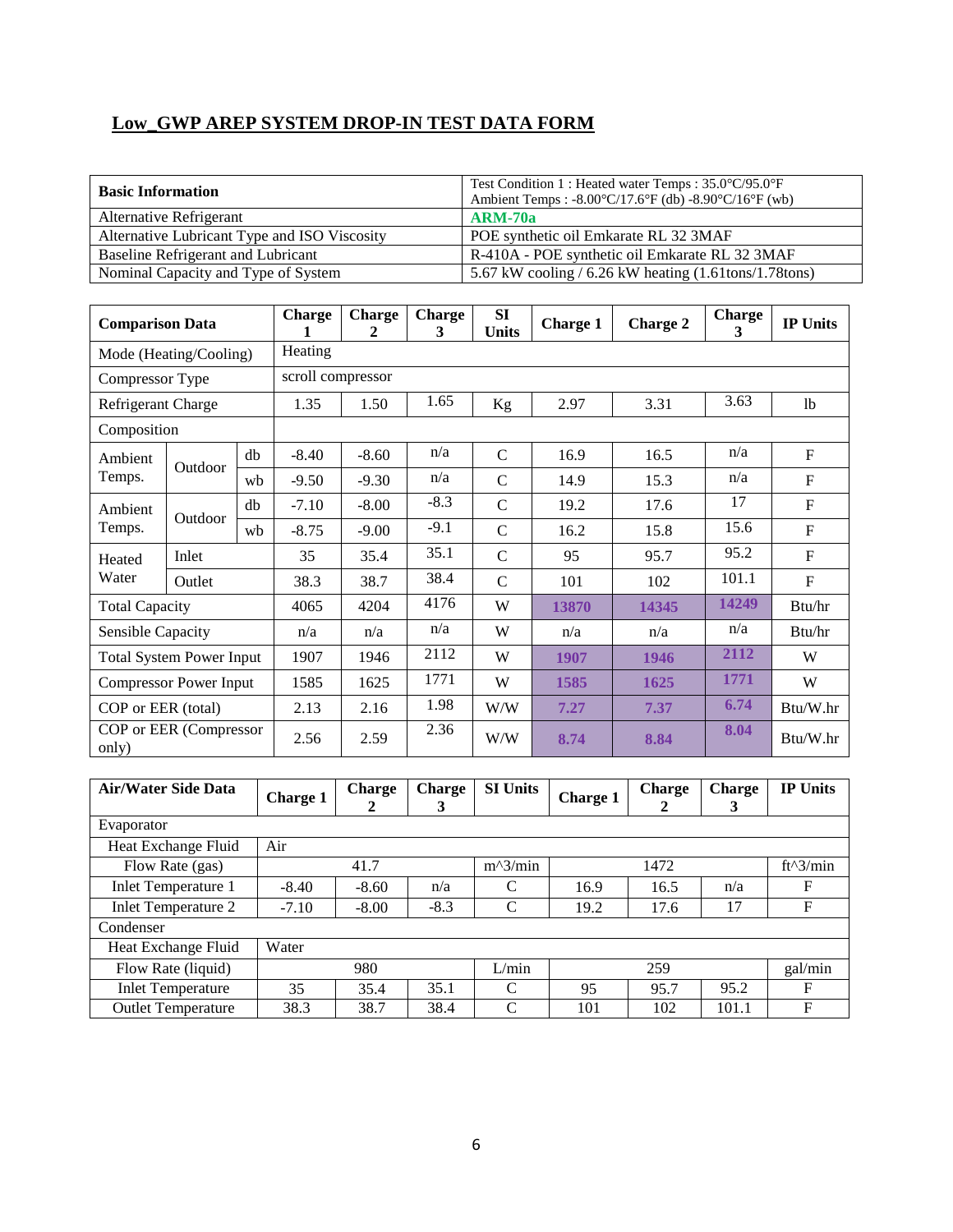| <b>Basic Information</b>                     | Test Condition 2 : Heated water Temps : 35.0°C/95.0°F<br>Ambient Temps: $8.00^{\circ}C/46.4^{\circ}F$ (db) $6.00^{\circ}C/42.8^{\circ}F$ (wb) |
|----------------------------------------------|-----------------------------------------------------------------------------------------------------------------------------------------------|
| Alternative Refrigerant                      | $ARM-70a$                                                                                                                                     |
| Alternative Lubricant Type and ISO Viscosity | POE synthetic oil Emkarate RL 32 3MAF                                                                                                         |
| <b>Baseline Refrigerant and Lubricant</b>    | R-410A - POE synthetic oil Emkarate RL 32 3MAF                                                                                                |
| Nominal Capacity and Type of System          | 5.67 kW cooling $/$ 6.26 kW heating $(1.61$ tons $/1.78$ tons)                                                                                |

| <b>Comparison Data</b>            |                               | Charge | <b>Charge</b><br>2 | <b>Charge</b><br>3 | SI<br><b>Units</b> | <b>Charge</b><br>1 | <b>Charge</b><br>2 | <b>Charge</b><br>3 | <b>IP Units</b> |                |
|-----------------------------------|-------------------------------|--------|--------------------|--------------------|--------------------|--------------------|--------------------|--------------------|-----------------|----------------|
| Heating<br>Mode (Heating/Cooling) |                               |        |                    |                    |                    |                    |                    |                    |                 |                |
| Compressor Type                   |                               |        | scroll compressor  |                    |                    |                    |                    |                    |                 |                |
| Refrigerant Charge                |                               |        | 1.35               | 1.50               | 1.65               | kg                 | 2.97               | 3.31               | 3.63            | 1 <sub>b</sub> |
| Composition                       |                               |        |                    |                    |                    |                    |                    |                    |                 |                |
| Ambient                           | Outdoor                       | db     | 8.30               | 7.80               | 7.8                | $\mathcal{C}$      | 46.9               | 46.0               | 46              | F              |
| Temps.                            |                               | wb     | 6.20               | 5.80               | 5.6                | $\mathcal{C}$      | 43.2               | 42.4               | 42.2            | F              |
| Ambient                           | Outdoor                       | db     | 8.40               | 7.80               | 8                  | $\mathbf C$        | 47.1               | 46.0               | 46.4            | F              |
| Temps.                            |                               | wb     | 6.20               | 5.80               | 5.8                | $\mathcal{C}$      | 43.2               | 42.4               | 42.4            | F              |
| <b>Heated Water</b>               | Inlet                         |        | 34.6               | 34.7               | 34.2               | $\mathcal{C}$      | 94.3               | 94.5               | 93.6            | F              |
|                                   | Outlet                        |        |                    | 39.9               | 39.5               | $\mathcal{C}$      | 103                | 104                | 103.1           | $\mathbf F$    |
| <b>Total Capacity</b>             |                               |        | 6395               | 6521               | 6690               | W                  | 21821              | 22251              | 22827           | Btu/hr         |
| Sensible Capacity                 |                               |        | n/a                | n/a                | n/a                | W                  | n/a                | n/a                | n/a             | Btu/hr         |
| <b>Total System Power Input</b>   |                               |        | 1974               | 2023               | 2400               | W                  | 1974               | 2023               | 2400            | W              |
|                                   | <b>Compressor Power Input</b> |        |                    | 1688               | 2055               | W                  | 1657               | 1688               | 2055            | W              |
|                                   | COP or EER (total)            |        |                    | 3.22               | 2.79               | W/W                | 11.06              | 10.99              | 9.51            | Btu/W.hr       |
| COP or EER (Compressor<br>only)   |                               |        | 3.86               | 3.86               | 3.25               | W/W                | 13.17              | 13.17              | 11.1            | Btu/W.hr       |

| <b>Air/Water Side Data</b> | <b>Charge 1</b> | <b>Charge</b><br>2 | <b>Charge</b><br>3 | <b>SI Units</b> | Charge 1 | Charge<br>2 | Charge<br>3 | <b>IP Units</b> |
|----------------------------|-----------------|--------------------|--------------------|-----------------|----------|-------------|-------------|-----------------|
| Evaporator                 |                 |                    |                    |                 |          |             |             |                 |
| Heat Exchange Fluid        | Air             |                    |                    |                 |          |             |             |                 |
| Flow Rate (gas)            |                 | 41.7               |                    | $m^2/$ min      |          | 1472        |             | $ft^3/min$      |
| <b>Inlet Temperature 1</b> | 8.30            | 7.80               | 7.8                | C               | 46.9     | 46.0        | 46          | F               |
| <b>Inlet Temperature 2</b> | 8.40            | 7.80               | 8                  | $\mathcal{C}$   | 47.1     | 46.0        | 46.4        | F               |
| Condenser                  |                 |                    |                    |                 |          |             |             |                 |
| Heat Exchange Fluid        | water           |                    |                    |                 |          |             |             |                 |
| Flow Rate (liquid)         |                 | 980                |                    | L/min           |          | 259         |             | gal/min         |
| <b>Inlet Temperature</b>   | 34.6            | 34.7               | 34.2               | C               | 94.3     | 94.5        | 93.6        | F               |
| <b>Outlet Temperature</b>  | 39.7            | 39.9               | 39.5               | C               | 103      | 104         | 103.1       | F               |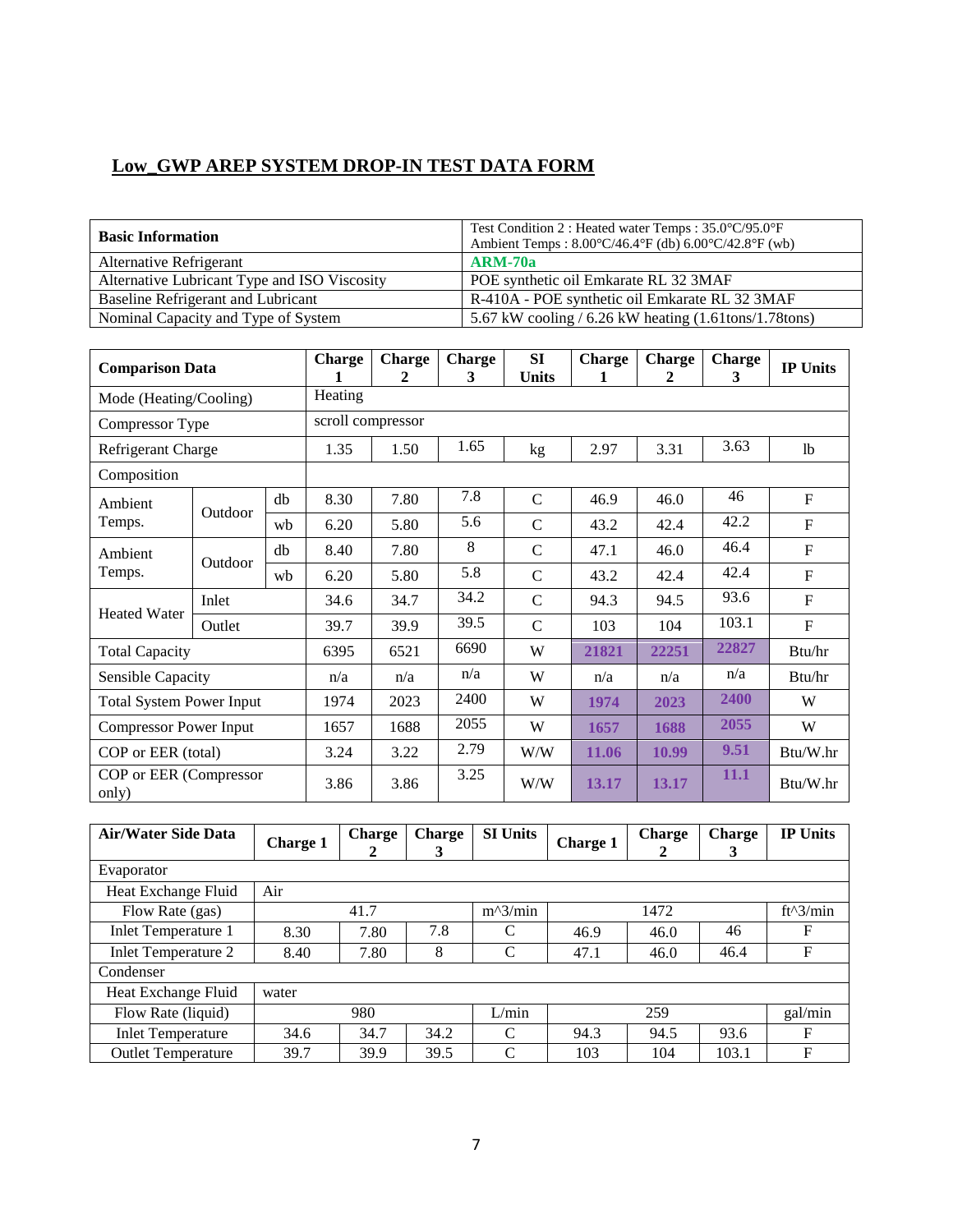| <b>Basic Information</b>                     | Test Condition 3: Heated water Temps.: 45.0°C/113°F<br>Ambient Temps.: $8.00^{\circ}$ C/46.4°F (db) $6.00^{\circ}$ C/42.8°F (wb) |  |  |  |  |  |
|----------------------------------------------|----------------------------------------------------------------------------------------------------------------------------------|--|--|--|--|--|
| Alternative Refrigerant                      | <b>ARM-70a</b>                                                                                                                   |  |  |  |  |  |
| Alternative Lubricant Type and ISO Viscosity | POE synthetic oil Emkarate RL 32 3MAF                                                                                            |  |  |  |  |  |
| Baseline Refrigerant and Lubricant           | R-410A - POE synthetic oil Emkarate RL 32 3MAF                                                                                   |  |  |  |  |  |
| Make and Model of System                     |                                                                                                                                  |  |  |  |  |  |
| Nominal Capacity and Type of System          | 5.67 kW cooling $/$ 6.26 kW heating $(1.61$ tons $/1.78$ tons)                                                                   |  |  |  |  |  |

| <b>Comparison Data</b>          |                                   |    | <b>Charge</b> | <b>Charge</b><br>2 | <b>Charge</b><br>3 | <b>SI</b><br><b>Units</b> | <b>Charge</b> | <b>Charge</b><br>2 | <b>Charge</b><br>3 | <b>IP Units</b> |  |  |
|---------------------------------|-----------------------------------|----|---------------|--------------------|--------------------|---------------------------|---------------|--------------------|--------------------|-----------------|--|--|
|                                 | Heating<br>Mode (Heating/Cooling) |    |               |                    |                    |                           |               |                    |                    |                 |  |  |
| Compressor Type                 |                                   |    |               | scroll compressor  |                    |                           |               |                    |                    |                 |  |  |
| Refrigerant Charge              |                                   |    | 1.35          | 1.50               | 1.65               | Kg                        | 2.97          | 3.31               | 3.63               | 1 <sub>b</sub>  |  |  |
| Composition                     |                                   |    |               |                    |                    |                           |               |                    |                    |                 |  |  |
| Ambient                         | Outdoor                           | db | 8.20          | 7.30               | 8.2                | $\mathbf C$               | 46.8          | 45.1               | 46.8               | F               |  |  |
| Temps.                          |                                   | wh | 5.70          | 5.60               | 6.1                | $\mathcal{C}$             | 42.3          | 42.1               | 43                 | $\mathbf F$     |  |  |
| Ambient                         | Outdoor                           | db | 7.90          | 7.70               | 8.2                | $\mathcal{C}$             | 46.2          | 45.9               | 46.8               | F               |  |  |
| Temps.                          |                                   | wb | 5.60          | 5.80               | 6.1                | $\mathbf C$               | 42.1          | 42.4               | 43                 | F               |  |  |
| Heated Wa-                      | Inlet                             |    | 44.9          | 44.7               | 44.8               | $\mathcal{C}$             | 112.8         | 112.5              | 112.6              | $\mathbf{F}$    |  |  |
| ter                             | Outlet                            |    |               | 49.8               | 49.1               | $\mathbf C$               | 122           | 122                | 120.4              | $\mathbf F$     |  |  |
| <b>Total Capacity</b>           |                                   |    | 6206          | 6489               | 5336               | W                         | 21176         | 22141              | 18207              | Btu/hr          |  |  |
| Sensible Capacity               |                                   |    | n/a           | n/a                | n/a                | W                         | n/a           | n/a                | n/a                | Btu/hr          |  |  |
| <b>Total System Power Input</b> |                                   |    | 2413          | 2560               | 2540               | W                         | 2413          | 2560               | 2540               | W               |  |  |
|                                 | <b>Compressor Power Input</b>     |    |               | 2215               | 2212               | W                         | 2088          | 2215               | 2212               | W               |  |  |
| COP or EER (total)              |                                   |    | 2.57          | 2.53               | 2.1                | W/W                       | 8.77          | 8.63               | 7.16               | Btu/W.hr        |  |  |
| COP or EER (Compressor<br>only) |                                   |    | 2.97          | 2.93               | 2.4                | W/W                       | 10.13         | <b>10</b>          | 8.23               | Btu/W.hr        |  |  |

| Air/Water Side Data       | <b>Charge 1</b> | Charge<br>2 | Charge<br>3 | <b>SI Units</b> | <b>Charge 1</b> | Charge<br>2 | <b>Charge</b><br>3 | <b>IP Units</b> |
|---------------------------|-----------------|-------------|-------------|-----------------|-----------------|-------------|--------------------|-----------------|
| Evaporator                |                 |             |             |                 |                 |             |                    |                 |
| Heat Exchange Fluid       | air             |             |             |                 |                 |             |                    |                 |
| Flow Rate (gas)           |                 | 41.7        |             | $m^2/$ min      |                 | 1472        |                    | $ft^3/min$      |
| Inlet Temperature 1       | 8.20            | 7.30        | 8.2         | C               | 46.8            | 45.1        | 46.8               | F               |
| Inlet Temperature 2       | 7.90            | 7.70        | 8.2         | C               | 46.2            | 45.9        | 46.8               | F               |
| Condenser                 |                 |             |             |                 |                 |             |                    |                 |
| Heat Exchange Fluid       | water           |             |             |                 |                 |             |                    |                 |
| Flow Rate (liquid)        |                 | 980         |             | L/min           |                 | 259         |                    | gal/min         |
| <b>Inlet Temperature</b>  | 44.9            | 44.7        | 44.8        | C               | 112.8           | 112.5       | 112.6              | $\mathbf F$     |
| <b>Outlet Temperature</b> | 49.8            | 49.8        | 49.1        | C               | 122             | 122         | 120.4              | F               |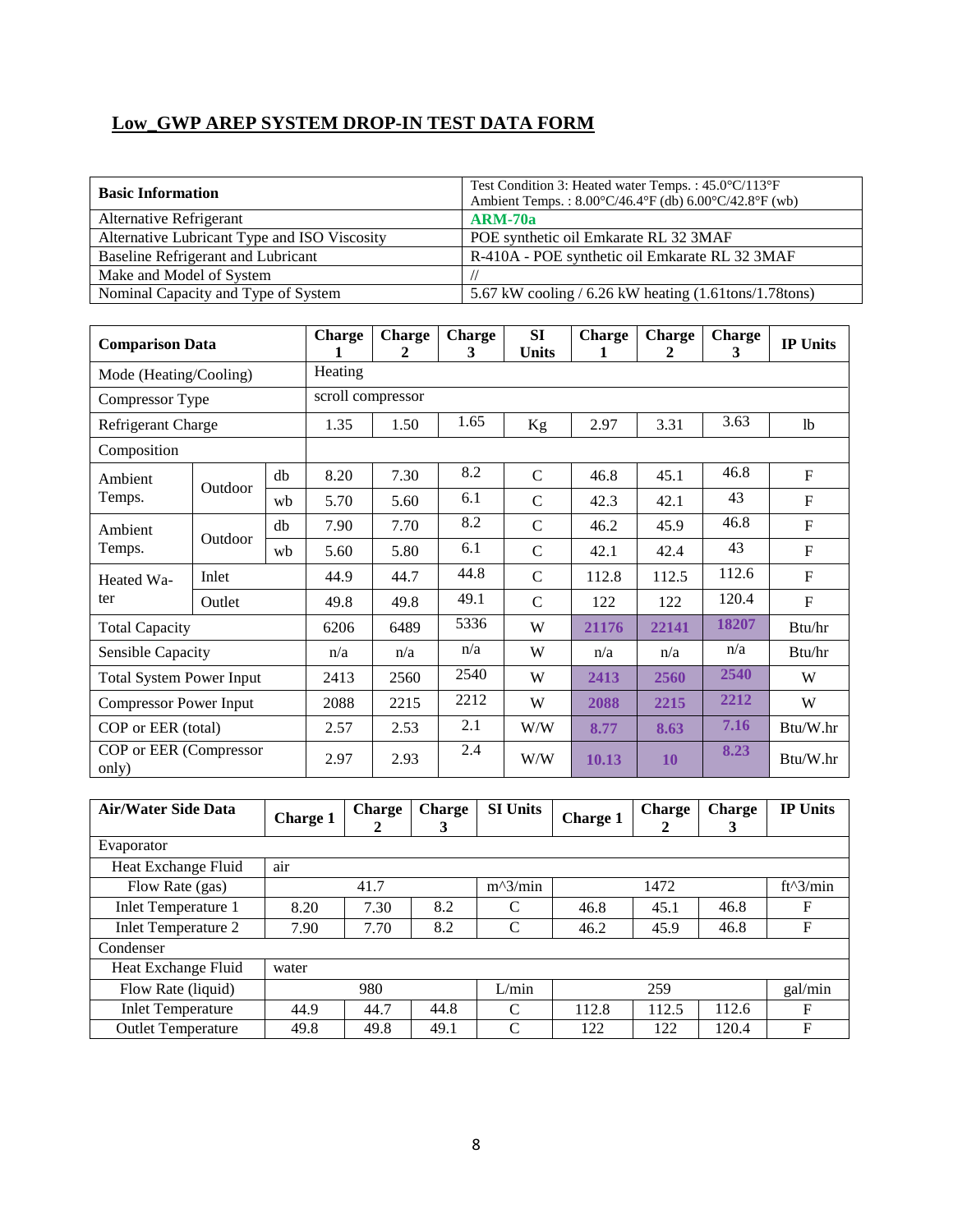| <b>Basic Information</b>                     | Test Condition 1 : Heated water Temps : 35.0°C/95.0°F<br>Ambient Temps : -8.00°C/17.6°F (db) -8.90°C/16°F (wb) |
|----------------------------------------------|----------------------------------------------------------------------------------------------------------------|
| Alternative Refrigerant                      | <b>DR-5</b>                                                                                                    |
| Alternative Lubricant Type and ISO Viscosity | POE synthetic oil Emkarate RL 32 3MAF                                                                          |
| Baseline Refrigerant and Lubricant           | R-410A - POE synthetic oil Emkarate RL 32 3MAF                                                                 |
| Nominal Capacity and Type of System          | 5.67 kW cooling / 6.26 kW heating (1.61tons/1.78tons)                                                          |

| <b>Comparison Data</b>          |                    |    | <b>Charge</b>     | <b>Charge</b><br>2 | Char<br>ge 3 | <b>SI</b><br><b>Units</b> | <b>Charge</b> | <b>Charge</b><br>2 | <b>Charge</b><br>3 | <b>IP Units</b> |
|---------------------------------|--------------------|----|-------------------|--------------------|--------------|---------------------------|---------------|--------------------|--------------------|-----------------|
| Mode (Heating/Cooling)          |                    |    | Heating           |                    |              |                           |               |                    |                    |                 |
| Compressor Type                 |                    |    | scroll compressor |                    |              |                           |               |                    |                    |                 |
| Refrigerant Charge              |                    |    | 1.40              | 1.50               | 1.6          | Kg                        | 3.09          | 3.31               | 3.52               | 1 <sub>b</sub>  |
| Composition                     |                    |    |                   |                    |              |                           |               |                    |                    |                 |
|                                 |                    | db | $-8.40$           | $-8.80$            | $-8.2$       | $\mathcal{C}$             | 16.9          | 16.2               | 17.2               | $\mathbf{F}$    |
| Ambient Temps.                  | Outdoor            | wh | $-9.20$           | $-9.20$            | $-9.4$       | $\mathcal{C}$             | 15.4          | 15.4               | 15                 | $\mathbf F$     |
|                                 | Outdoor            | db | $-7.80$           | $-7.10$            | n/a          | $\mathcal{C}$             | 18.0          | 19.2               | n/a                | $\mathbf{F}$    |
| Ambient Temps.                  |                    | wh | $-8.50$           | $-8.30$            | n/a          | $\mathcal{C}$             | 16.7          | 17.1               | n/a                | $\mathbf{F}$    |
| <b>Heated Water</b>             | Inlet              |    |                   | 35.3               | 35.3         | $\mathcal{C}$             | 95.5          | 95.5               | 95.5               | $\mathbf{F}$    |
|                                 | Outlet             |    | 38.9              | 38.9               | 38.6         | $\mathcal{C}$             | 102           | 102                | 101.5              | $\mathbf F$     |
| <b>Total Capacity</b>           |                    |    | 4590              | 4611               | 4169         | W                         | 15662         | 15733              | 14225              | Btu/hr          |
| Sensible Capacity               |                    |    | n/a               | n/a                | n/a          | W                         | n/a           | n/a                | n/a                | Btu/hr          |
| <b>Total System Power Input</b> |                    |    | 1950              | 2073               | 2230         | W                         | 1950          | 2073               | 2230               | W               |
| <b>Compressor Power Input</b>   |                    |    | 1628              | 1752               | 1888         | W                         | 1628          | 1752               | 1888               | W               |
|                                 | COP or EER (total) |    |                   | 2.22               | 1.87         | W/W                       | 8.02          | 7.57               | 6.37               | Btu/W.hr        |
| COP or EER (Compressor only)    |                    |    | 2.82              | 2.63               | 2.21         | W/W                       | 9.62          | 8.97               | 7.53               | Btu/W.hr        |

| Air/Water Side Data       | <b>Charge 1</b> | <b>Charge 2</b> | <b>Charge</b><br>3 | <b>SI Units</b> | <b>Charge</b> | <b>Charge</b> | <b>Charge</b><br>3 | <b>IP Units</b>    |
|---------------------------|-----------------|-----------------|--------------------|-----------------|---------------|---------------|--------------------|--------------------|
| Evaporator                |                 |                 |                    |                 |               |               |                    |                    |
| Heat Exchange Fluid       | air             |                 |                    |                 |               |               |                    |                    |
| Flow Rate (gas)           |                 | 41.7            |                    | $m^2/$ min      |               | 1472          |                    | $ft^{\wedge}3/min$ |
| <b>Inlet Temperature1</b> | $-8.40$         | $-8.80$         | $-8.2$             | C               | 16.9          | 16.2          | 17.24              | F                  |
| <b>Inlet Temperature2</b> | $-7.80$         | $-7.10$         | n/a                | C               | 18.0          | 19.2          | n/a                | F                  |
| Condenser                 |                 |                 |                    |                 |               |               |                    |                    |
| Heat Exchange Fluid       | water           |                 |                    |                 |               |               |                    |                    |
| Flow Rate (liquid)        | 980             |                 |                    | L/min           | 259           |               |                    | gal/min            |
| <b>Inlet Temperature</b>  | 35.3            | 35.3            | 35.3               | C               | 95.5          | 95.5          | 95.5               | F                  |
| <b>Outlet Temperature</b> | 38.9            | 38.9            | 38.6               | $\Gamma$        | 102           | 102           | 101.5              | F                  |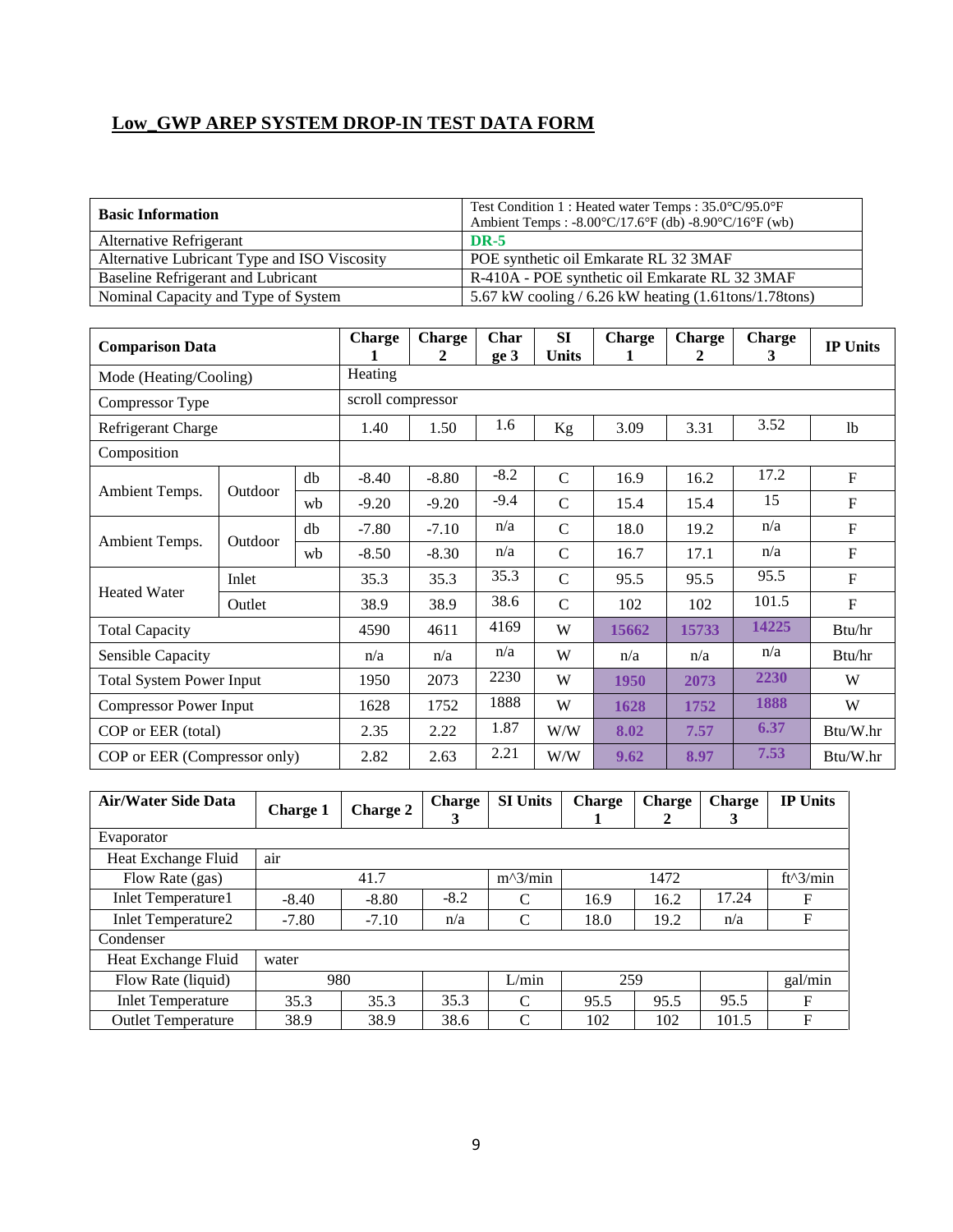| <b>Basic Information</b>                     | Test Condition 2 : Heated water Temps : 35.0°C/95.0°F<br>Ambient Temps: $8.00^{\circ}C/46.4^{\circ}F$ (db) $6.00^{\circ}C/42.8^{\circ}F$ (wb) |
|----------------------------------------------|-----------------------------------------------------------------------------------------------------------------------------------------------|
| Alternative Refrigerant                      | <b>DR-5</b>                                                                                                                                   |
| Alternative Lubricant Type and ISO Viscosity | POE synthetic oil Emkarate RL 32 3MAF                                                                                                         |
| Baseline Refrigerant and Lubricant           | R-410A - POE synthetic oil Emkarate RL 32 3MAF                                                                                                |
| Nominal Capacity and Type of System          | 5.67 kW cooling / $6.26$ kW heating $(1.61$ tons/ $1.78$ tons)                                                                                |

| <b>Comparison Data</b>          | <b>Charge</b> | <b>Charge</b><br>2 | <b>Charge</b><br>3 | SI<br><b>Units</b> | <b>Charge</b><br>1 | <b>Charge</b><br>2 | <b>Charge</b><br>3 | <b>IP Units</b> |       |                |  |  |  |
|---------------------------------|---------------|--------------------|--------------------|--------------------|--------------------|--------------------|--------------------|-----------------|-------|----------------|--|--|--|
| Mode (Heating/Cooling)          |               |                    | Heating            |                    |                    |                    |                    |                 |       |                |  |  |  |
| Compressor Type                 |               |                    | scroll compressor  |                    |                    |                    |                    |                 |       |                |  |  |  |
| Refrigerant Charge              |               |                    | 1.40               | 1.50               | 1.6                | Kg                 | 3.09               | 3.31            | 3.52  | 1 <sub>b</sub> |  |  |  |
| Composition                     |               |                    |                    |                    |                    |                    |                    |                 |       |                |  |  |  |
| Ambient                         |               | db                 | 7.20               | 7.40               | 8.7                | $\mathcal{C}$      | 45.0               | 45.3            | 47.6  | $\mathbf F$    |  |  |  |
| Temps.                          | Outdoor       | wb                 | 5.50               | 5.60               | 6.1                | $\mathcal{C}$      | 41.9               | 42.1            | 43    | $F_{\rm}$      |  |  |  |
| Ambient                         |               | db                 | 7.40               | 7.70               | 7.6                | $\mathsf{C}$       | 45.3               | 45.9            | 45.7  | $\mathbf F$    |  |  |  |
| Temps.                          | Outdoor       | wb                 | 5.60               | 5.80               | 5.2                | $\mathcal{C}$      | 42.1               | 42.4            | 41.4  | $\mathbf F$    |  |  |  |
| <b>Heated Water</b>             | Inlet         |                    | 34.5               | 34.5               | 34.6               | $\mathcal{C}$      | 94.1               | 94.1            | 94.3  | $\mathbf F$    |  |  |  |
|                                 | Outlet        |                    | 39.9               | 40.1               | 40                 | $\mathcal{C}$      | 104                | 104             | 104   | $\mathbf F$    |  |  |  |
| <b>Total Capacity</b>           |               |                    | 6758               | 7007               | 6823               | W                  | 23059              | 23909           | 23281 | Btu/hr         |  |  |  |
| Sensible Capacity               |               |                    | n/a                | n/a                | n/a                | W                  | n/a                | n/a             | n/a   | Btu/hr         |  |  |  |
| <b>Total System Power Input</b> |               |                    | 2188               | 2272               | 2523               | W                  | 2188               | 2272            | 2523  | W              |  |  |  |
| <b>Compressor Power Input</b>   |               | 1871               | 1936               | 2178               | W                  | 1871               | 1936               | 2178            | W     |                |  |  |  |
| COP or EER (total)              |               |                    | 3.09               | 3.08               | 2.7                | W/W                | 10.54              | 10.51           | 9.22  | Btu/W.hr       |  |  |  |
| COP or EER (Compressor<br>only) |               |                    | 3.61               | 3.62               | 3.13               | W/W                | 12.32              | 12.35           | 10.7  | Btu/W.hr       |  |  |  |

| Air/Water Side Data        | <b>Charge 1</b> | <b>Charge 2</b> | <b>Charge</b><br>3 | <b>SI Units</b> | <b>Charge 1</b> | Charge<br>2 | Charge<br>3 | <b>IP Units</b> |
|----------------------------|-----------------|-----------------|--------------------|-----------------|-----------------|-------------|-------------|-----------------|
| Evaporator                 |                 |                 |                    |                 |                 |             |             |                 |
| Heat Exchange Fluid        | Air             |                 |                    |                 |                 |             |             |                 |
| Flow Rate (gas)            |                 | 41.7            |                    | $m^2/$ min      |                 | 1472        |             | $ft^3/min$      |
| <b>Inlet Temperature 1</b> | 7.20            | 7.40            | 8.7                | C               | 45.0            | 45.3        | 47.6        | F               |
| <b>Inlet Temperature 2</b> | 7.40            | 7.70            | 7.6                | $\mathcal{C}$   | 45.3            | 45.9        | 45.7        | F               |
| Condenser                  |                 |                 |                    |                 |                 |             |             |                 |
| Heat Exchange Fluid        | water           |                 |                    |                 |                 |             |             |                 |
| Flow Rate (liquid)         |                 | 980             |                    | L/min           |                 | 259         |             | gal/min         |
| <b>Inlet Temperature</b>   | 34.5            | 34.5            | 34.6               | C               | 94.1            | 94.1        | 94.3        | F               |
| <b>Outlet Temperature</b>  | 39.9            | 40.1            | 40                 | C               | 104             | 104         | 104         | F               |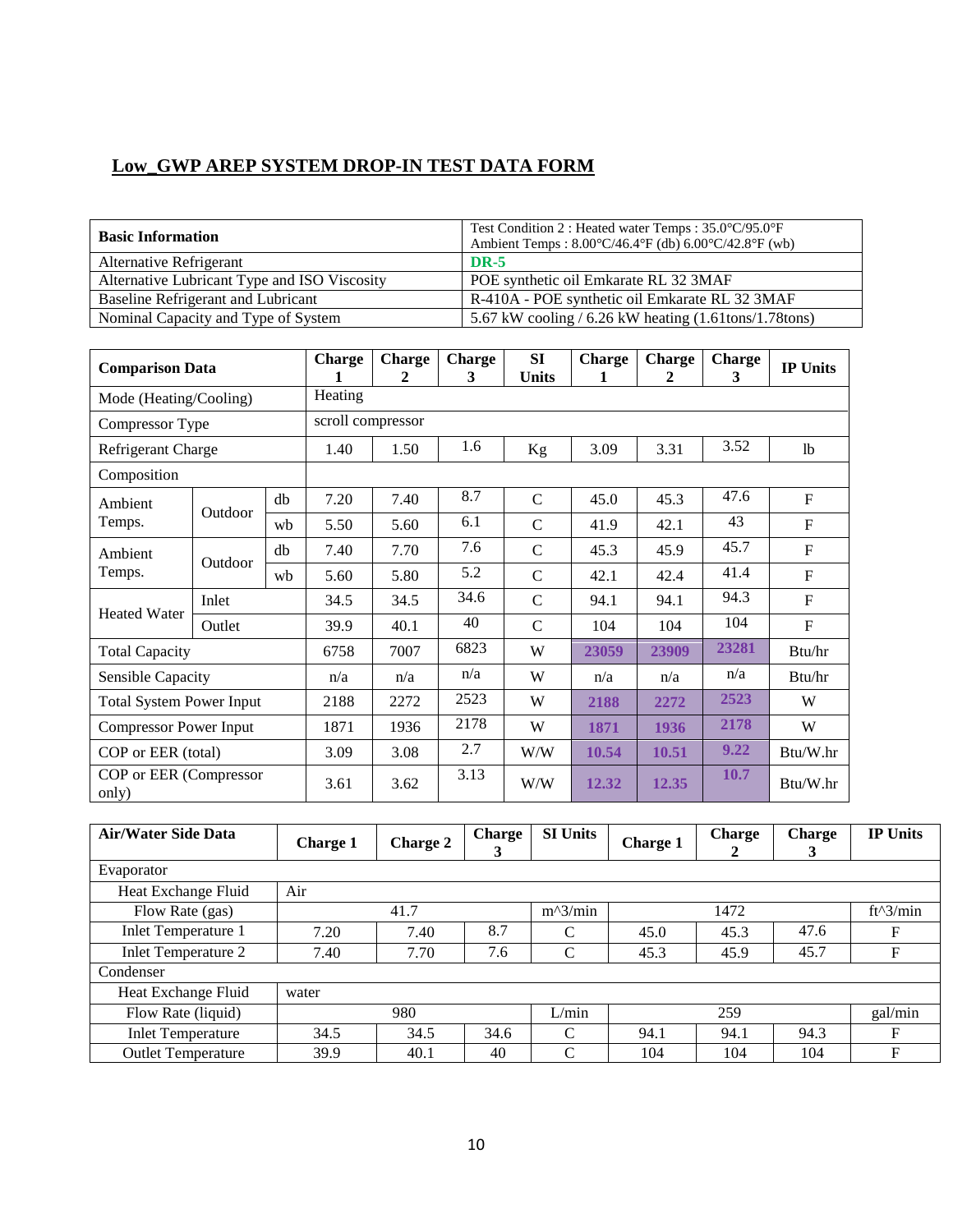| <b>Basic Information</b>                     | Test Condition 3: Heated water Temps.: 45.0°C/113°F<br>Ambient Temps.: $8.00^{\circ}$ C/46.4°F (db) $6.00^{\circ}$ C/42.8°F (wb) |
|----------------------------------------------|----------------------------------------------------------------------------------------------------------------------------------|
| Alternative Refrigerant                      | <b>DR-5</b>                                                                                                                      |
| Alternative Lubricant Type and ISO Viscosity | POE synthetic oil Emkarate RL 32 3MAF                                                                                            |
| Baseline Refrigerant and Lubricant           | R-410A - POE synthetic oil Emkarate RL 32 3MAF                                                                                   |
| Nominal Capacity and Type of System          | 5.67 kW cooling $/$ 6.26 kW heating $(1.61$ tons $/1.78$ tons $)$                                                                |

| <b>Comparison Data</b>          |         |      | <b>Charge</b> | <b>Charge</b><br>2 | <b>Charge</b><br>3 | <b>SI</b><br><b>Units</b> | <b>Charge</b><br>1 | <b>Charge</b><br>2 | <b>Charge</b><br>3 | <b>IP Units</b> |  |  |
|---------------------------------|---------|------|---------------|--------------------|--------------------|---------------------------|--------------------|--------------------|--------------------|-----------------|--|--|
| Mode (Heating/Cooling)          |         |      | heating       |                    |                    |                           |                    |                    |                    |                 |  |  |
| Compressor Type                 |         |      |               | scroll compressor  |                    |                           |                    |                    |                    |                 |  |  |
| Refrigerant Charge              |         |      | 1.40          | 1.50               | 1.6                | kg                        | 3.09               | 3.31               | 3.52               | 1 <sub>b</sub>  |  |  |
| Composition                     |         |      |               |                    |                    |                           |                    |                    |                    |                 |  |  |
| Ambient                         |         | db   | 7.10          | 7.60               | 7.7                | $\mathcal{C}$             | 44.8               | 45.7               | 45.9               | F               |  |  |
| Temps.                          | Outdoor | wh   | 5.30          | 5.40               | 5.5                | $\mathcal{C}$             | 41.5               | 41.7               | 41.9               | F               |  |  |
| Ambient                         |         | db   | 7.70          | 7.60               | 7.8                | $\mathcal{C}$             | 45.9               | 45.7               | 46                 | $\mathbf F$     |  |  |
| Temps.                          | Outdoor | wh   | 5.50          | 5.40               | 5.6                | $\mathcal{C}$             | 41.9               | 41.7               | 42                 | $\mathbf F$     |  |  |
|                                 | Inlet   |      | 44.8          | 45.9               | 44.8               | $\mathcal{C}$             | 112.6              | 114.6              | 112.6              | $\mathbf F$     |  |  |
| <b>Heated Water</b>             | Outlet  |      | 50.2          | 50.6               | 50                 | $\mathcal{C}$             | 122                | 123                | 122                | $\mathbf F$     |  |  |
| <b>Total Capacity</b>           |         |      | 6762          | 6020               | 6493               | W                         | 23073              | 20541              | 22155              | Btu/hr          |  |  |
| Sensible Capacity               |         |      | n/a           | n/a                | n/a                | W                         | n/a                | n/a                | n/a                | Btu/hr          |  |  |
| <b>Total System Power Input</b> |         |      | 2577          | 2730               | 2717               | W                         | 2577               | 2730               | 2717               | W               |  |  |
| <b>Compressor Power Input</b>   |         | 2253 | 2385          | 2389               | W                  | 2253                      | 2385               | 2389               | W                  |                 |  |  |
| COP or EER (total)              |         |      | 2.62          | 2.21               | 2.39               | W/W                       | 8.95               | 7.52               | 8.15               | Btu/W.hr        |  |  |
| COP or EER (Compressor<br>only) |         |      | 3             | 2.52               | 2.72               | W/W                       | 10.24              | 8.61               | 9.27               | Btu/W.hr        |  |  |

| <b>Air/Water Side Data</b> | <b>Charge 1</b> | <b>Charge 2</b> | <b>Charge</b><br>3 | <b>SI Units</b> | <b>Charge 1</b> | Charge 2 | <b>Charge</b><br>3 | <b>IP Units</b> |
|----------------------------|-----------------|-----------------|--------------------|-----------------|-----------------|----------|--------------------|-----------------|
| Evaporator                 |                 |                 |                    |                 |                 |          |                    |                 |
| Heat Exchange Fluid        | Air             |                 |                    |                 |                 |          |                    |                 |
| Flow Rate (gas)            |                 | 41.7            |                    | $m^2/$ min      |                 | 1472     |                    | ft^3/min        |
| <b>Inlet Temperature1</b>  | 7.1             | 7.6             | 7.7                | C               | 44.8            | 45.7     | 45.9               | F               |
| Inlet Temperature2         | 7.7             | 7.6             | 7.8                | $\mathcal{C}$   | 45.9            | 45.7     | 46                 | F               |
| Condenser                  |                 |                 |                    |                 |                 |          |                    |                 |
| Heat Exchange Fluid        | Water           |                 |                    |                 |                 |          |                    |                 |
| Flow Rate (liquid)         |                 | 980             |                    | L/min           |                 | 259      |                    | gal/min         |
| <b>Inlet Temperature</b>   | 44.8            | 45.9            | 44.8               | C               | 112.6           | 114.6    | 112.6              | F               |
| <b>Outlet Temperature</b>  | 50.2            | 50.6            | 50                 | C               | 122             | 123      | 122                | F               |